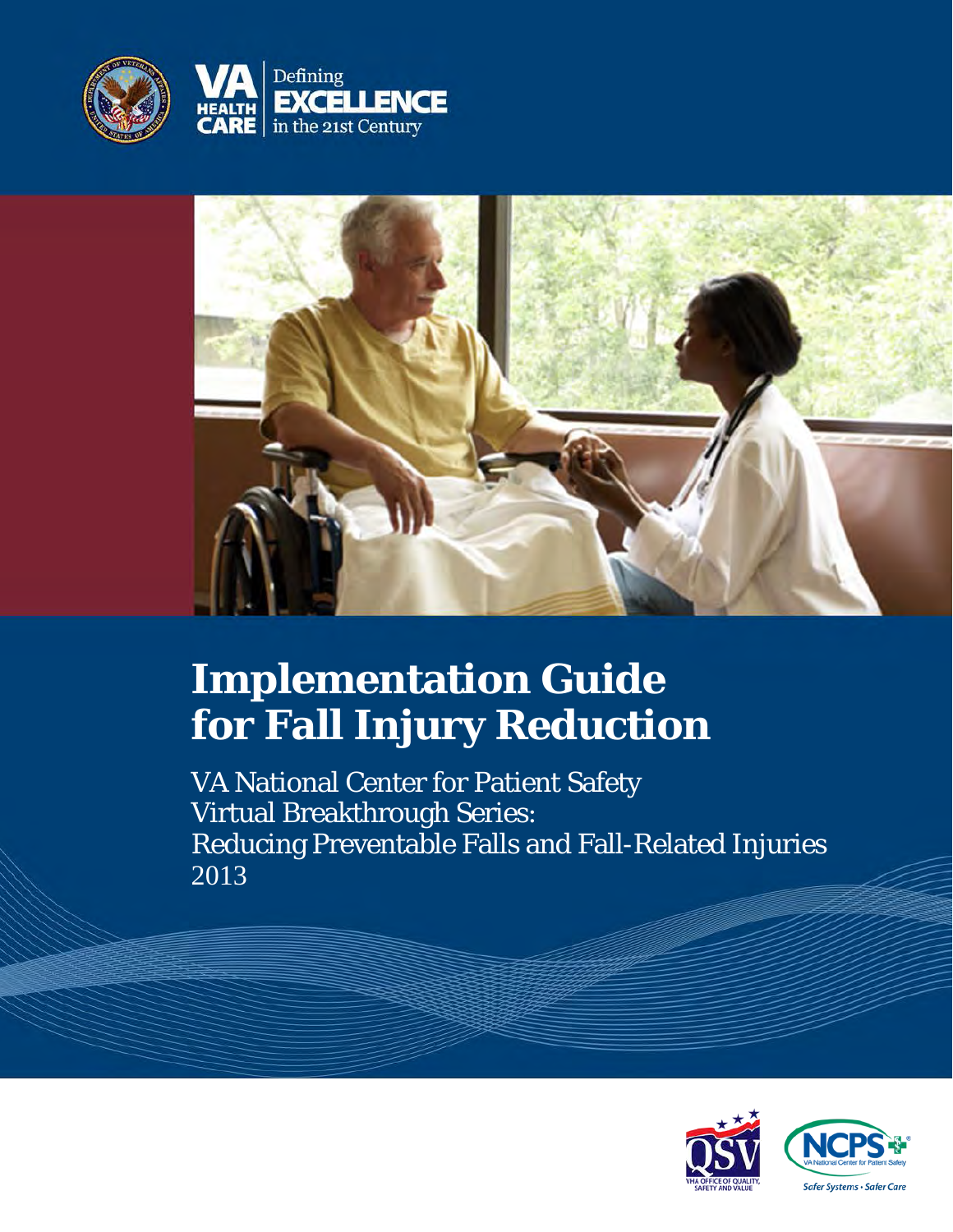## **Contributors:**

Julia Neily, R.N., M.S., M.P.H., associate director, VA National Center for Patient Safety White River Junction Field Office

Patricia A. Quigley, Ph.D., A.R.N.P., CRRN, FAAN, FAANP, associate chief, Nursing Service for Research, associate director VISN 8 Patient Safety Center of Inquiry, James A. Haley VAMC

Keith Essen, R.N., M.S.N., M.S.S., VA National Center for Patient Safety

VA National Center for Patient Safety (NCPS) expresses its appreciation and acknowledges the VHA and DoD patient safety colleagues who collaborated and shared their framework that informed the development of this document.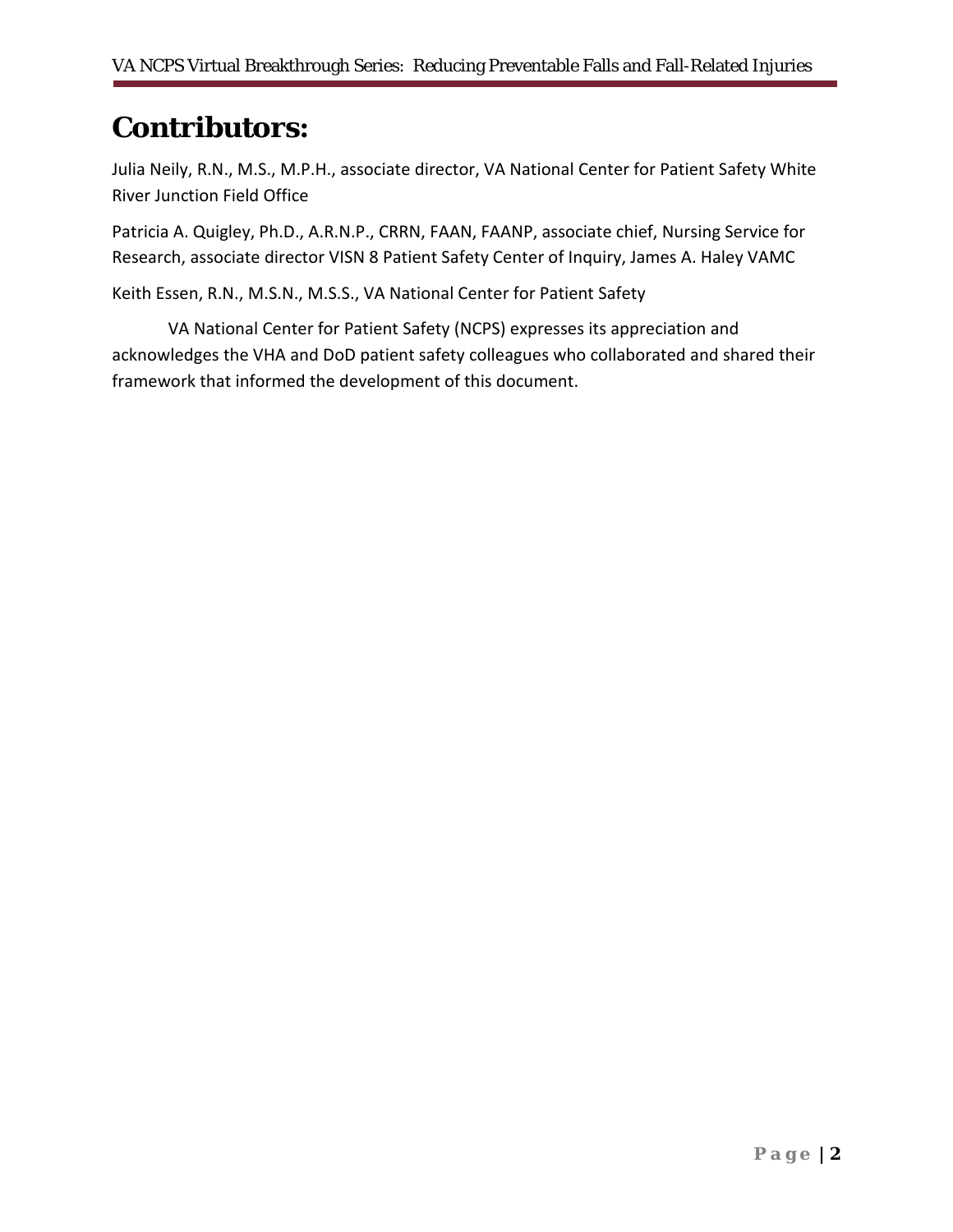# **Contents**

| <b>Fall and Fall-Related Major Injury Definition </b> 6     |  |
|-------------------------------------------------------------|--|
| <b>Eight Goals for Fall-Related Injury Risk Reduction 6</b> |  |
|                                                             |  |
|                                                             |  |
|                                                             |  |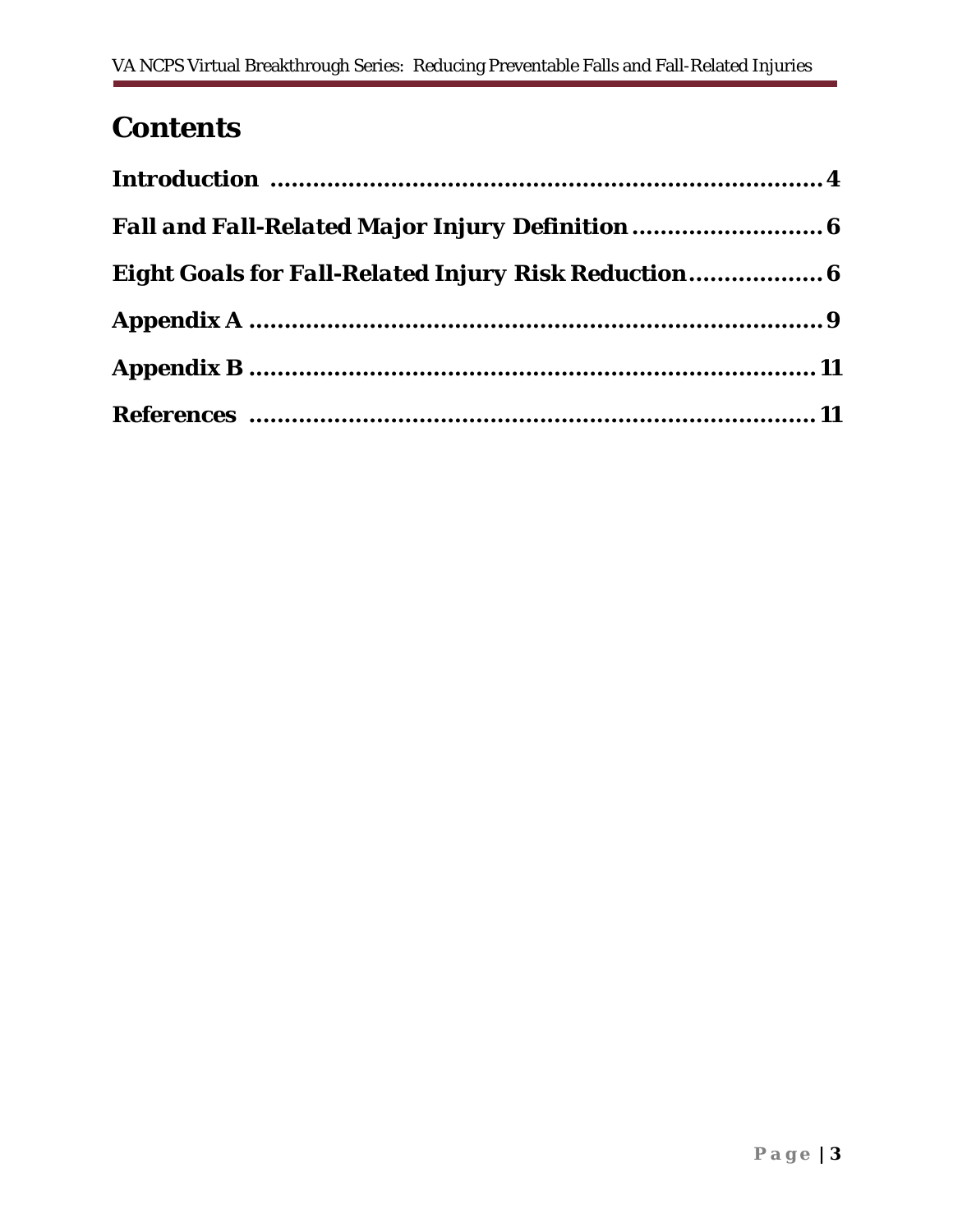## **Introduction**

 This guide is a focused version of eight goals to help prevent falls and fall-related injuries, continuing national guidance to prevent moderate to serious fall-related injuries across settings of care. This implementation guide is designed for administrative, clinical, quality and patient safety personnel to further enhance your program's infrastructure and capacity to fully implement a fall injury prevention program, while engaging Veterans and their caregivers as full partners in their care. It is intended to serve as a summary document and provide resources for further review, complementing existing programs offered within the VHA.

### *The Problem of Falls and Injurious Falls*

Falls represent a major public health problem around the world. In the hospital setting, falls continue to be the top adverse event.<sup>1</sup> Injury falls are 'never events' not only associated with morbidity/mortality but also impact reimbursement. Some 3-20 percent of inpatients fall at least once during their hospitalization. Injury prevalence ranges from 30-51 percent.<sup>2</sup> Of these, 6-44 percent experience similar types of injury (i.e., fracture, subdural hematomas, excessive bleeding) that may lead to death. Adjusted to 2010 dollars, one fall without serious injury costs an additional \$3,500, while patients with equal to or greater than two falls without serious injury have increased costs of \$16,500. Falls with serious injury are the costliest with additional costs of \$27,000.<sup>3</sup> Many interventions to prevent falls and fall-related injuries have been tested, but require multidisciplinary support for program adoption and reliable implementation for specific at-risk and vulnerable subpopulations, such as the frail elderly and those at risk for injury.

### *The Joint Commission*

The Joint Commission (TJC)<sup>4</sup> (2013) requires accredited hospitals to conduct fall risk assessments for hospitalized patients to identify each patient's risk for falls so that prevention measures can be implemented into the plan of care (TJC, 2013). Since it began to monitor sentinel events in 1995 through the end of 2012, the TJC has had 659 fall-related events, which resulted in death or permanent loss of function, voluntarily reported as a sentinel event. This number reflects voluntary reporting and represents only a small portion of actual events. The actual number is unknown but most likely much greater, attesting to the importance of fall prevention interventions. What is clear is that patients are still falling in hospitals and experiencing injury (The Joint Commission Sentinel Event Statistics).

### *VHA's Leadership in Fall and Injury Reduction*

Since 1999, the VHA National Patient Safety Center (NCPS) has steadfastly championed reduction of fall and fall-related injuries. The VA NCPS has funded the VISN 8 Patient Safety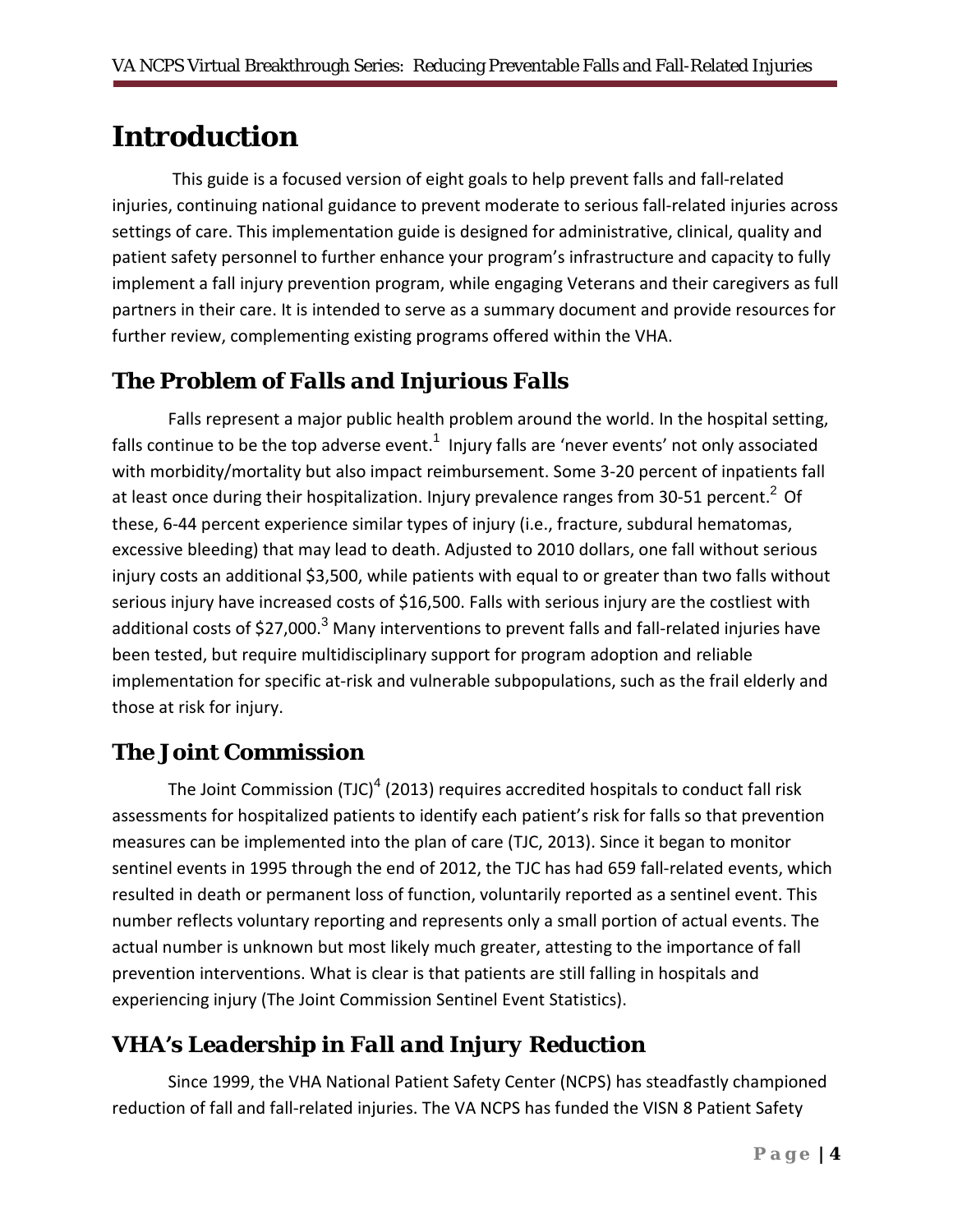Center of Inquiry (PSCI) since 2000, with a priority agenda to implement innovative practices in fall and injury reduction as a research translation center.

In 2000, NCPS also launched a National Falls Collaborative Breakthrough Series to reduce falls and injuries throughout the VA. Since 2004, NCPS has provided the national and international health community with a national Falls Toolkit, leading clinical practices to protect Veterans with hip protectors. This toolkit is referenced throughout patient safety entities, including the National Quality Forum, Institute for Health Improvement, TJC, and ECRI. Thus, for over a decade, VHA has devoted national priorities to the reduction of fall and fall-related injuries, especially moderate to serious injuries that result in loss of function and loss of life.

To further advance these patient safety goals, VHA has standardized a fall risk assessment, fall and injury definitions and measures, implemented comprehensive assessment and treatment of fall risk factors, and implemented interventions to reduce injury. In 2012, NCPS launched a large-scale national fall injury reduction program that will further disseminate interdisciplinary approaches to fall injury reduction that is population-based<sup>5</sup> (Appendix A) and crosses the continuum of care. A description follows of VHA's definitions and goals for fall injury reduction.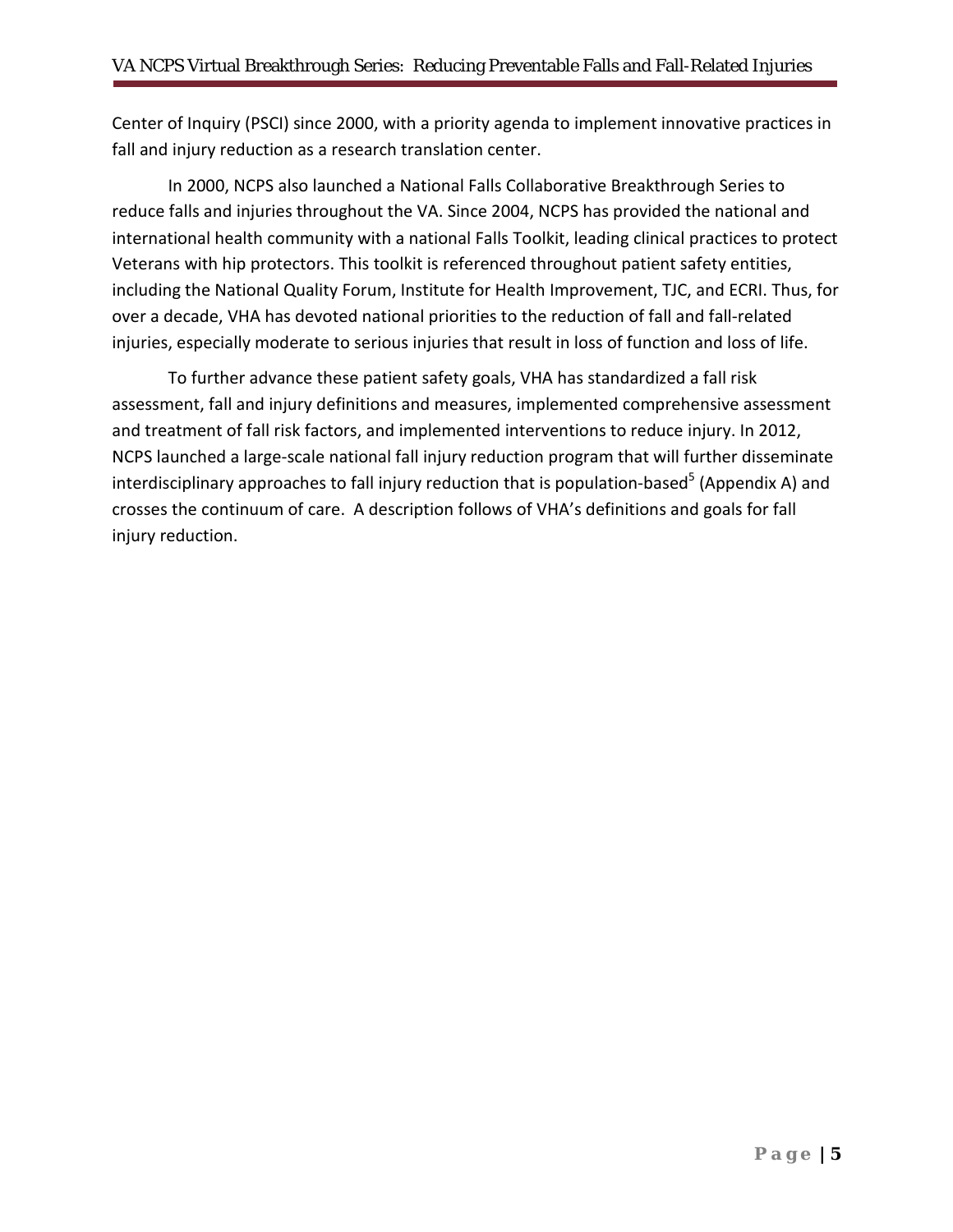### **Fall and Fall-Related Major Injury Definition**

VHA defines a **fall** as a loss of upright position that results in landing on the floor, ground, or an object or furniture, or a sudden, uncontrolled, unintentional, non-purposeful, downward displacement of the body to the floor/ground or hitting another object like a chair or stair; excluding falls resulting from violent blows or other purposeful actions.

VHA defines a major injury related to a **fall** as:

Any fall that sustains a fracture and/or trauma requiring emergency treatment; head trauma which includes patient's head striking a surface or object and may include or result in any of the following: subdural hematoma, concussion, TBI or behavioral changes. The major injury definition includes death**—**the patient died as a result of injuries sustained from the fall (not from physiologic events causing the fall).

NCPS has adopted analysis of falls by type of falls<sup>6</sup> (Appendix B), increasing precision in analysis of falls by type of falls and committed to reduce *preventable* falls: accidental and anticipated physiological falls. NPCS and VISN 8 PSCI assert that organizations must first know the types of falls that are occurring in order to accurately align programs resources and interventions to increase patient safety.

# **Eight Goals for Fall-Related Injury Risk Reduction:**

The following goal statements are essential and inter-related to reduce preventable falls and resulting injuries. Organizations are encouraged to take each goal statement and add a measureable outcome and timeframe for accomplishment. Next, each action statement should designate responsible persons and establish timelines for implementation and outcome evaluation. This approach will create a strategic plan that is goal- and outcome-oriented.

**1. Improve Organizational Infrastructure and Capacity for Fall Prevention Programs** 

- a. Develop an interdisciplinary team focused on fall and fall-related injury prevention
- b. Assess current situation: fall program processes and outcomes
- c. Engage senior leadership support for fall program
- d. Use the Model for Improvement<sup>7</sup>
	- i. Set measureable goals
	- ii. Identify how to measure success
	- iii. Determine which changes will be implemented to lead to improvement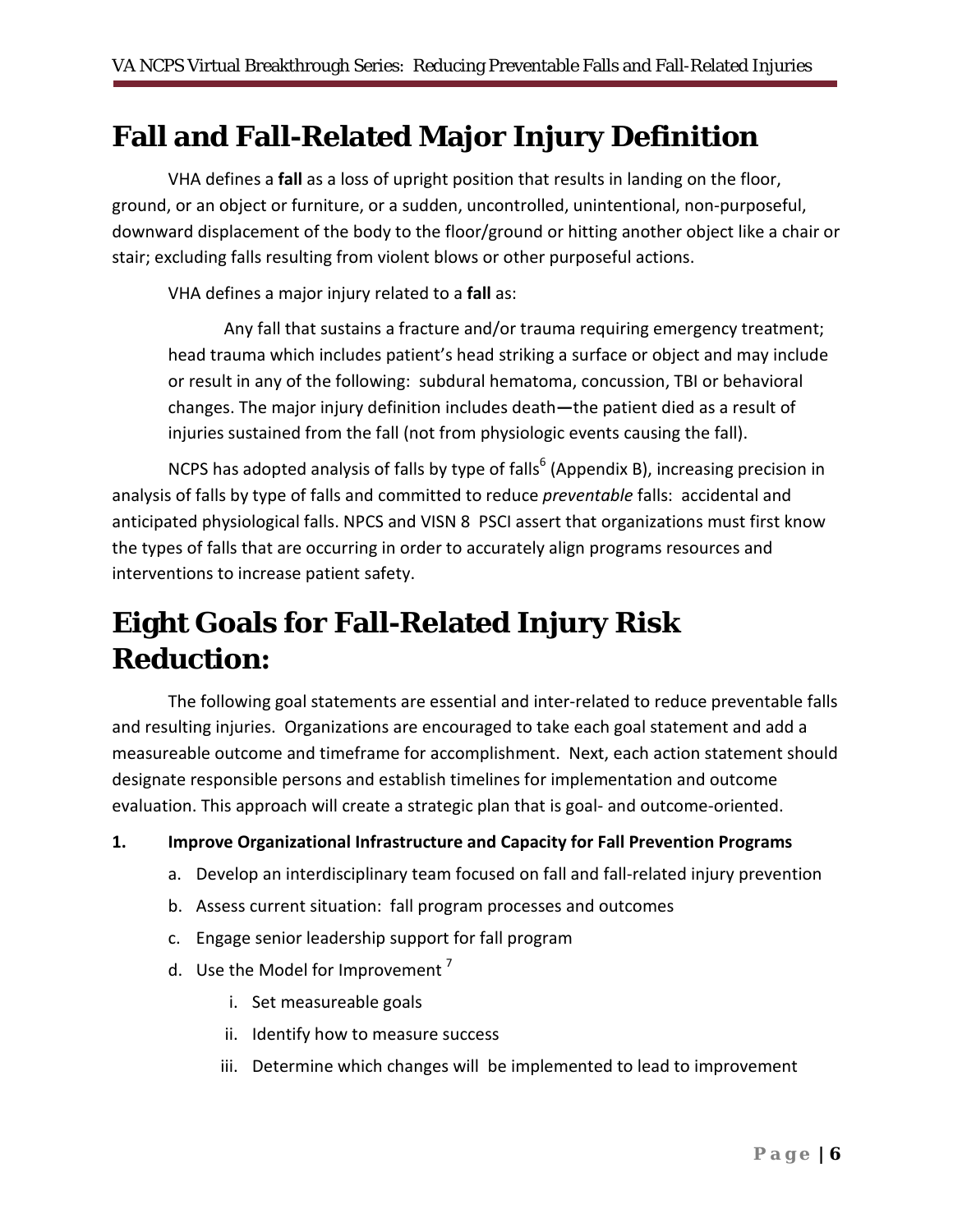#### **2. Ensure a Safe Environment**

- a. Evaluate availability and use of equipment for *surveillance systems*
- b. Evaluate and *eliminate sharp edges*
- c. Increase availability and use of *raised toilet seats*
- d. Increase availability and use of *toilet versa frames/grab bars*
- e. Develop plan to fully integrate *hip protectors* use for reduction of hip fractures
- f. Develop plan to fully integrate use of *floor mats* for patients in bed at risk for injury
- g. Develop plan to *utilize toolkits* (hip protector, floor mats, IHI TCAB ) at the unit level
	- i. NCPS national Falls Toolkit: <http://vaww.ncps.med.va.gov/Tools/fallstoolkit/index.html>
	- ii. AHRQ falls toolkit, Preventing Falls in Hospitals: <http://www.ahrq.gov/legacy/research/ltc/fallpxtoolkit/index.html>
	- iii. VISN 8 PSCI falls website: <http://www.visn8.va.gov/patientsafetycenter/fallsTeam/default.asp>
- h. Determine accessibility to *self-locking wheelchairs and rolling seated walkers* for patient use

#### **3. Integrate Equipment Safety Strategies to Reduce Falls**

- a. *Raise bed height* for patient to stand or transfer safely
- b. Have patients use *stabilized seating/furniture* to support posture changes
- c. Ensure *bed and wheelchairs are in locked* position with position changes (for patients with dementia/cognitive impairment, use of self-locking wheelchairs)
- d. Whenever possible, eliminate use of restraints
- e. Ensure wheelchairs and other equipment are in good working order

#### **4. Mitigate or Eliminate Patients' Modifiable Fall Risk Factors**

Increase knowledge and use of the American Geriatric Society guidelines for multifactorial fall risk assessment of older adults: http://www.americangeriatrics.org/health\_care\_professionals/clinical\_practice/clinical\_

[guidelines\\_recommendations/2010/](http://www.americangeriatrics.org/health_care_professionals/clinical_practice/clinical_%20guidelines_recommendations/2010/)

- a. Determine multifactorial fall risk factors and history of falls with or without injury and add to patient plan of care.
	- History of falls
	- Medications (dose and timing; be aware of psychotropics, digoxin, diuretics, antihistamines/benzodiazipines, antidepressants, cardiac drugs/antihypertensives, anticoagulants)
	- Gait, balance, and mobility (impaired gait, balance and / or mobility)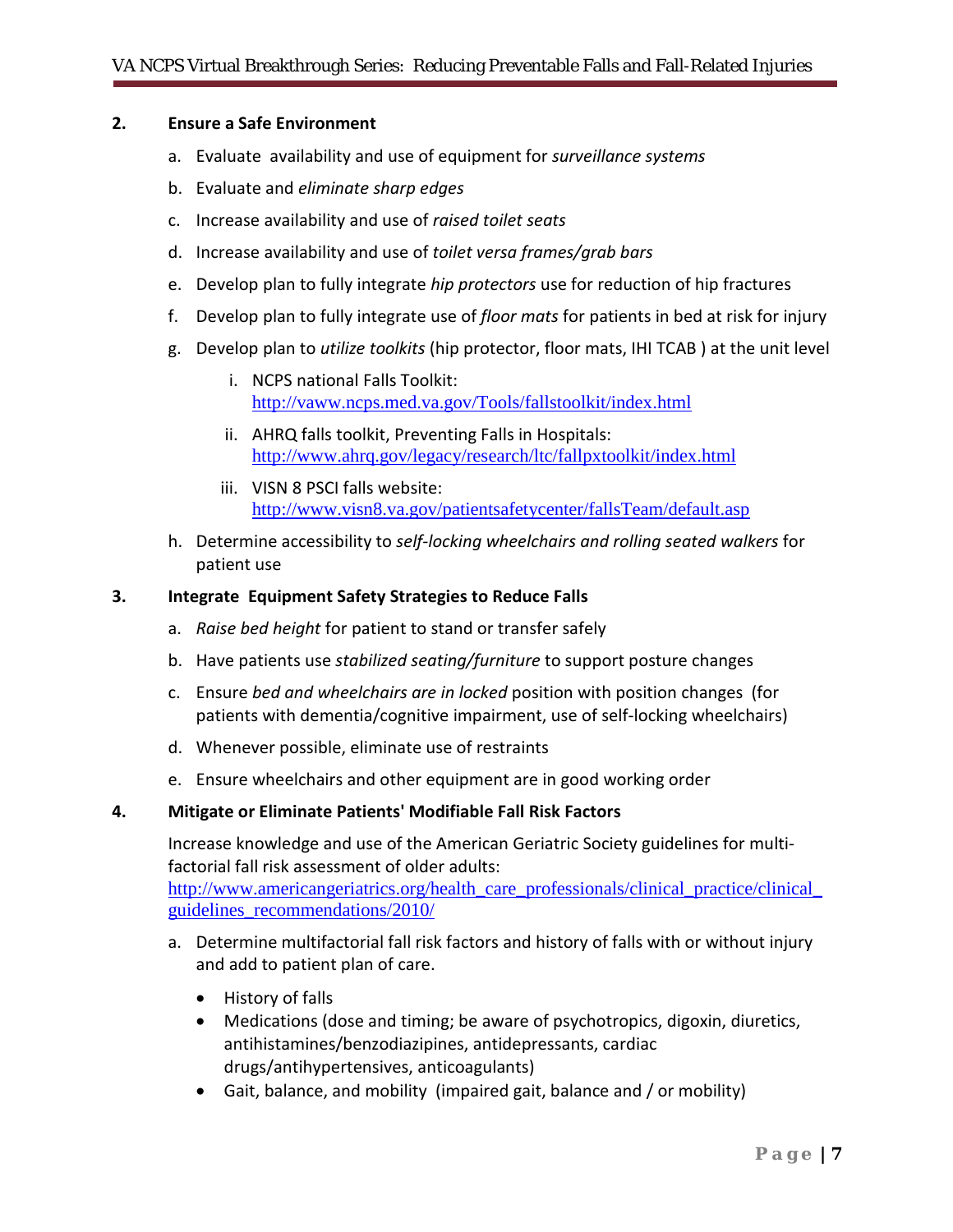- Visual acuity (impaired visual acuity)
- Other neurological impairments
- Muscle strength
- Heart rate and rhythm
- Postural hypotension
- Feet and footwear (inappropriate use of assistive device/footwear)
- Environmental hazards
- History of fall-related injury (fracture, head injury, fall-related emergency room admission)

Additionally, assess for:

- Agitation/delirium
- Orthostatic hypotension
- Altered elimination, frequent toileting
- b. Establish clinical warning if the patient has a history of falls especially if being anticoagulated or given diuretics, hypotensives or antidepressants
- c. Conduct intentional rounding to offer pain management, toileting, call light and other possessions within reach, comfortable positioning

#### **5. Reduce Moderate to Serious Fall-Related Injuries for Vulnerable Populations-Specific Fall Injury Reduction Programs (Such as ABCS, Geriatric Psychiatry, Homecare, Etc.)**

a. Implement population-specific fall injury reduction programs (such as ABCS, geriatric psychiatry, homecare, etc.) (see Appendix A)

#### **6. Assure Reliable Communication at Handoff About Fall Risk Factors and Injury Risks**

a. Re-design handoff communication tool that includes fall and injury risk factors

#### **7. Reliably Integrate Patient (Family) as Partner in Their Fall Prevention Program**

- a. Implement teach-back strategies
- b. Reliably educate patients: who are anti-coagulated about what to do after a fall; educate those who have osteoporosis about bone health and hip protectors.

#### **8. Redesign Fall Program Evaluation Precision**

- a. Conduct post-fall huddles
- b. Identify and analyze types of falls (anticipated physiological falls, unanticipated physiological falls, accidental and intentional) (Appendix B)
- c. Assess fall-related major injury rate: falls with major injury/bed days of care X1000
- d. Assess fall-related overall injury rate falls with injury/bed days of care X1000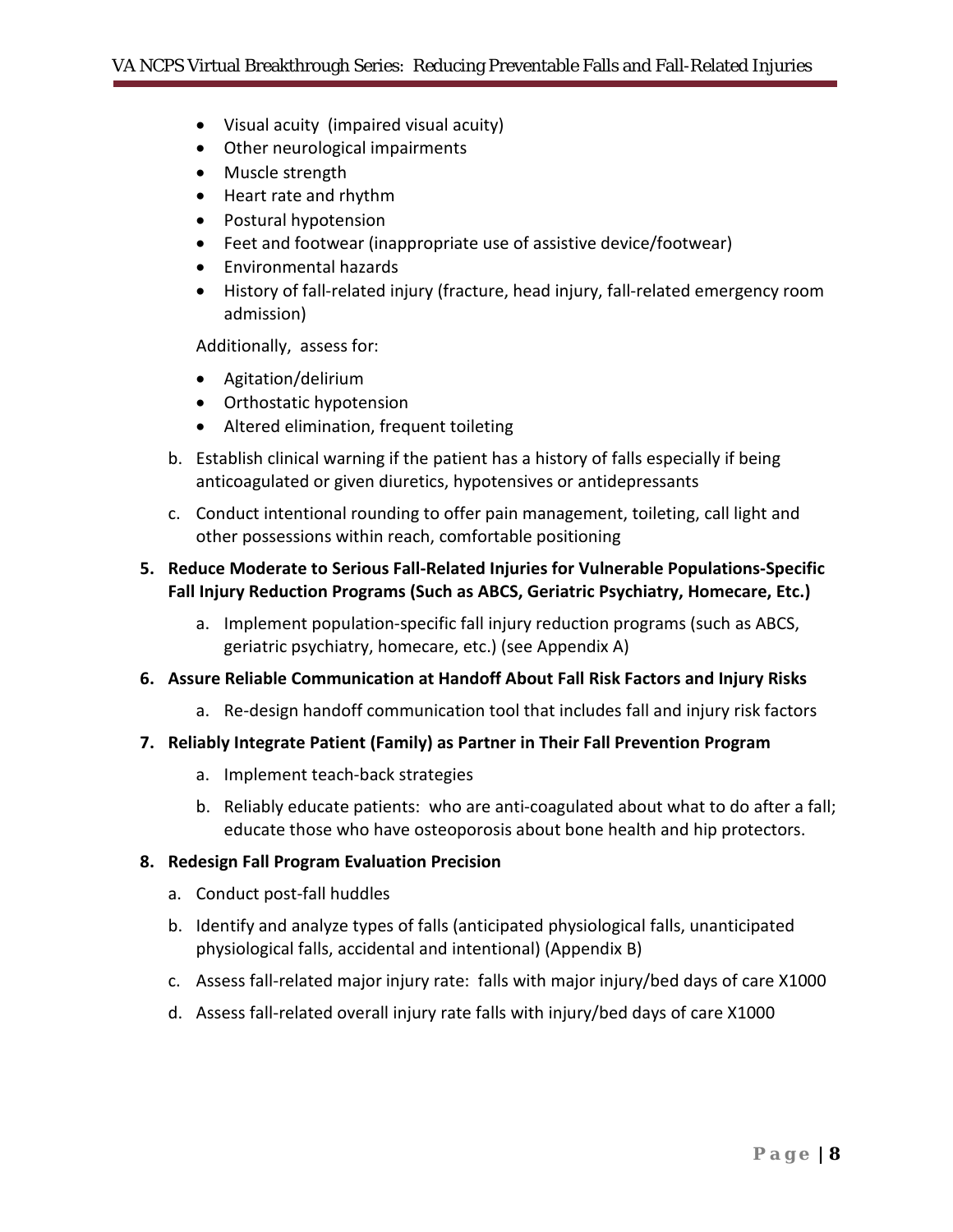# **Appendix A**

**ABCS Tool:** The following groups of patients are most at risk for injury if they sustain a fall, providing a framework for population-based approach to fall and injury reduction:

- $A = Age$  (equal to or greater than 85) or frailty
- B = Bones (fracture risk or history)
- C = AntiCoagulation (bleeding disorder)
- $S$  = Recent Surgery (during current episode of care)

For all patients: Education is essential using teach-back strategies

Bundled interventions for each vulnerable population follow:

• Age: Individuals who are greater than or equal to 85 years old or frail due to a clinical condition

| Assistive devices within reach                                               |  |
|------------------------------------------------------------------------------|--|
| Hip protectors (if fracture risk)                                            |  |
| Floor mats (when patient is resting in bed)                                  |  |
| Height adjustable beds (low when resting only, raise up bed for<br>transfer) |  |
| Safe exit side                                                               |  |
| Medication review to reduce fall risks                                       |  |

• Bones: Patients with bone conditions, including osteoporosis, a previous fracture, prolonged steroid use, or metastatic bone cancer

| Hip protectors (unless DEXA scan is negative)                                |  |
|------------------------------------------------------------------------------|--|
| Height adjustable beds (low when resting only, raise up bed for<br>transfer) |  |
| Floor mats (when patient is resting in bed)                                  |  |
| Evaluation of osteoporosis                                                   |  |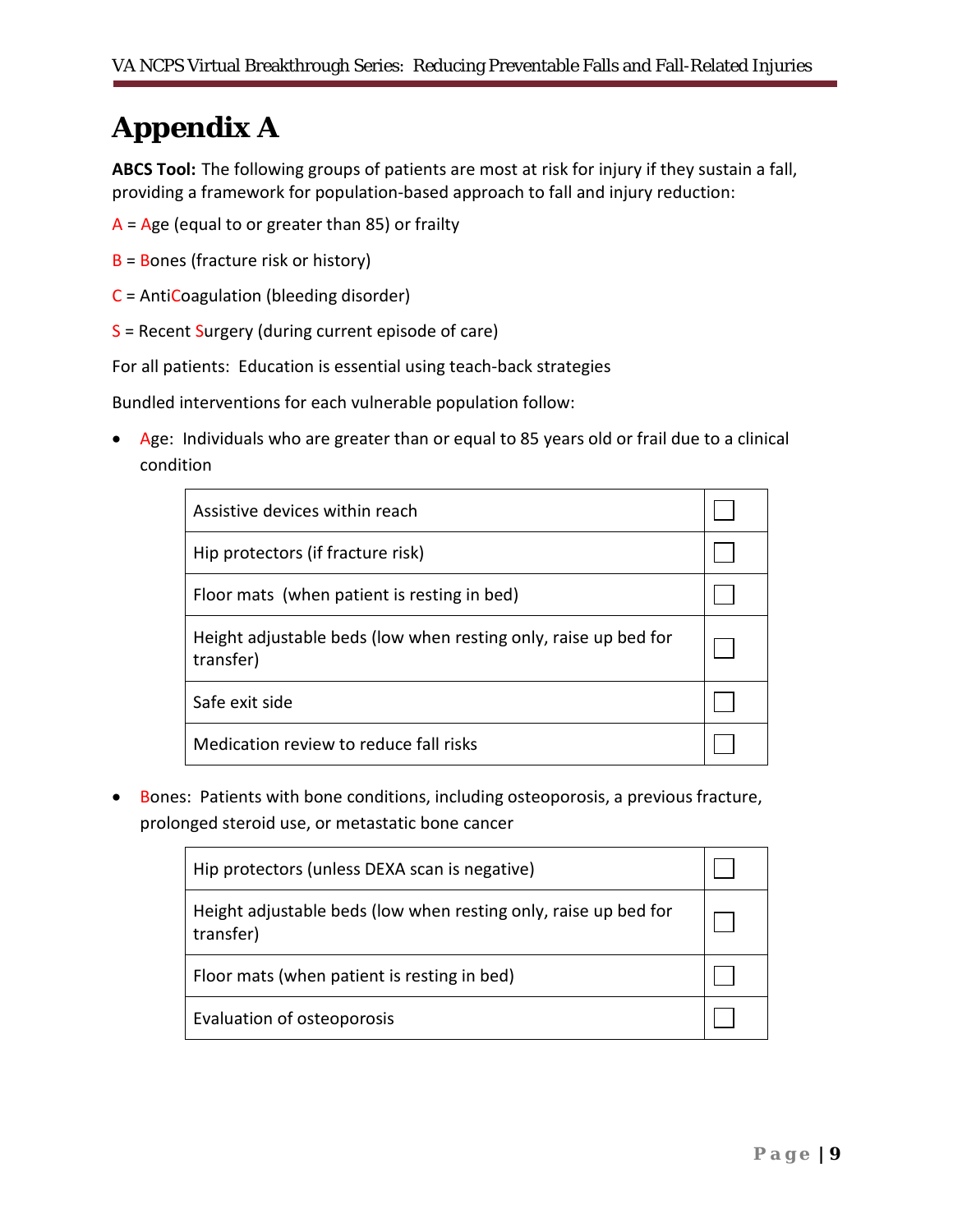• AntiCoagulation: Patients with bleeding disorders, either through use of anticoagulants or underlying clinical conditions

| Evaluate use of anticoagulation: risk for DVT/embolic stroke or<br>fall-related hemorrhage |  |
|--------------------------------------------------------------------------------------------|--|
| Patient education: what to do if you fall now that you are on<br>blood thinners            |  |
| TBI and anticoagulation: helmets                                                           |  |
| Wheelchair users: anti-tippers                                                             |  |

• Surgery: Post-surgical patients, especially patients who have had a recent lower limb amputation or recent, major abdominal or thoracic surgery

| Pre-op education: (teach-back strategies)<br>Call, don't fall |  |
|---------------------------------------------------------------|--|
| Call lights                                                   |  |
| Post-op education                                             |  |
| Pain medication: offer elimination prior to pain medication   |  |
| Increase frequency of rounds                                  |  |

### *Reference:*

Boushon B, Nielsen G, Quigley P, Rita S, Rutherford P, Taylor J, Shannon D, Rita S. Transforming Care at the Bedside How-to Guide: Reducing Patient Injuries from Falls Cambridge, MA: Institute for Healthcare Improvement; 2012. Available at: [www.ihi.org](http://www.ihi.org/)